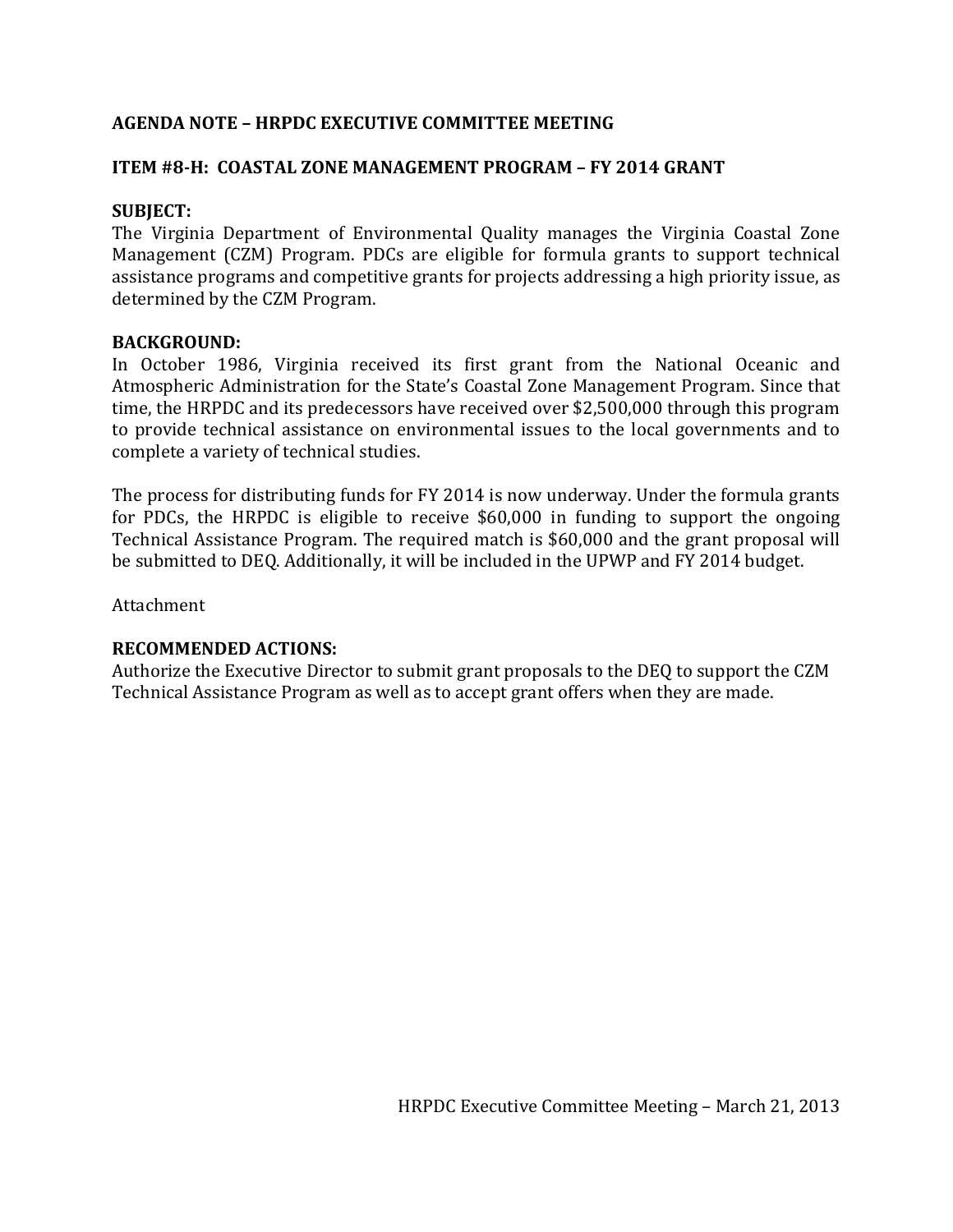### **2013 VIRGINIA COASTAL ZONE MANAGEMENT PROGRAM GRANT**

Project Title: Hampton Roads Technical Assistance Program

# **I. LEGAL APPLICANT**

Name: Dwight L. Farmer, Executive Director/Secretary Organization: Hampton Roads Planning District Commission Street Address: 723 Woodlake Drive City, State, Zip: Chesapeake, Virginia 23320

Project Manager: Jimontanae McBride Title: Principal Regional Planner Phone: 757-420-8300 E-mail: jmcbride@hrpdcva.gov

### **II. PROJECT DETAILS**

Geographic Area of Impact: Hampton Roads Planning District Congressional District(s): 1,2,3,4 Start Date: 10/01/2012 End Date: 09/30/2013

Project continuing from previous year? yes

### **III. PROJECT SUMMARY** *(4000 Character and Spaces Limit)*

Assist 16 member local governments, other public entities and private organizations on coastal and other environmental issues. The HRPDC will perform the following:

- 1. Regional Coordination Process. The coordination process involves all 16 member cities and counties and associated towns, 5 Soil and Water Conservation Districts, the Hampton Roads Sanitation District and several state and federal agencies. It addresses Core Elements of the VCZMP, Chesapeake Bay Program, and Albemarle-Pamlico National Estuarine Program. Specifically addresses CBPA implementation, wetlands, public access, environmental regulations, conservation planning and coastal energy issues. Includes participation in the Coastal PDC Committee and the Coastal Policy Team.
- 2. Environmental Impact Review. Review/comment on EIA/EIS and Coastal Consistency Determinations/Certifications affecting Hampton Roads, including coordination of local response.
- 3. Public Information & Education. Maintain VCZMP-related information on the HRPDC website. Presentations will be made on request. Monthly status reports and briefings to HRPDC Commission.
- 4. Training. Conduct four training programs/activities for local governments. Possible topics include environmental codes, LID, wetlands training, CBPA implementation, the Chesapeake Bay-wide TMDL, stormwater regulations, land conservation and funding opportunities, conservation planning, planning for sea level rise, GIS, and integrating sustainability into local plans.
- 5. Regional Technical Studies. Policy and technical analysis of environmental and coastal issues. Specific study to be determined in cooperation with local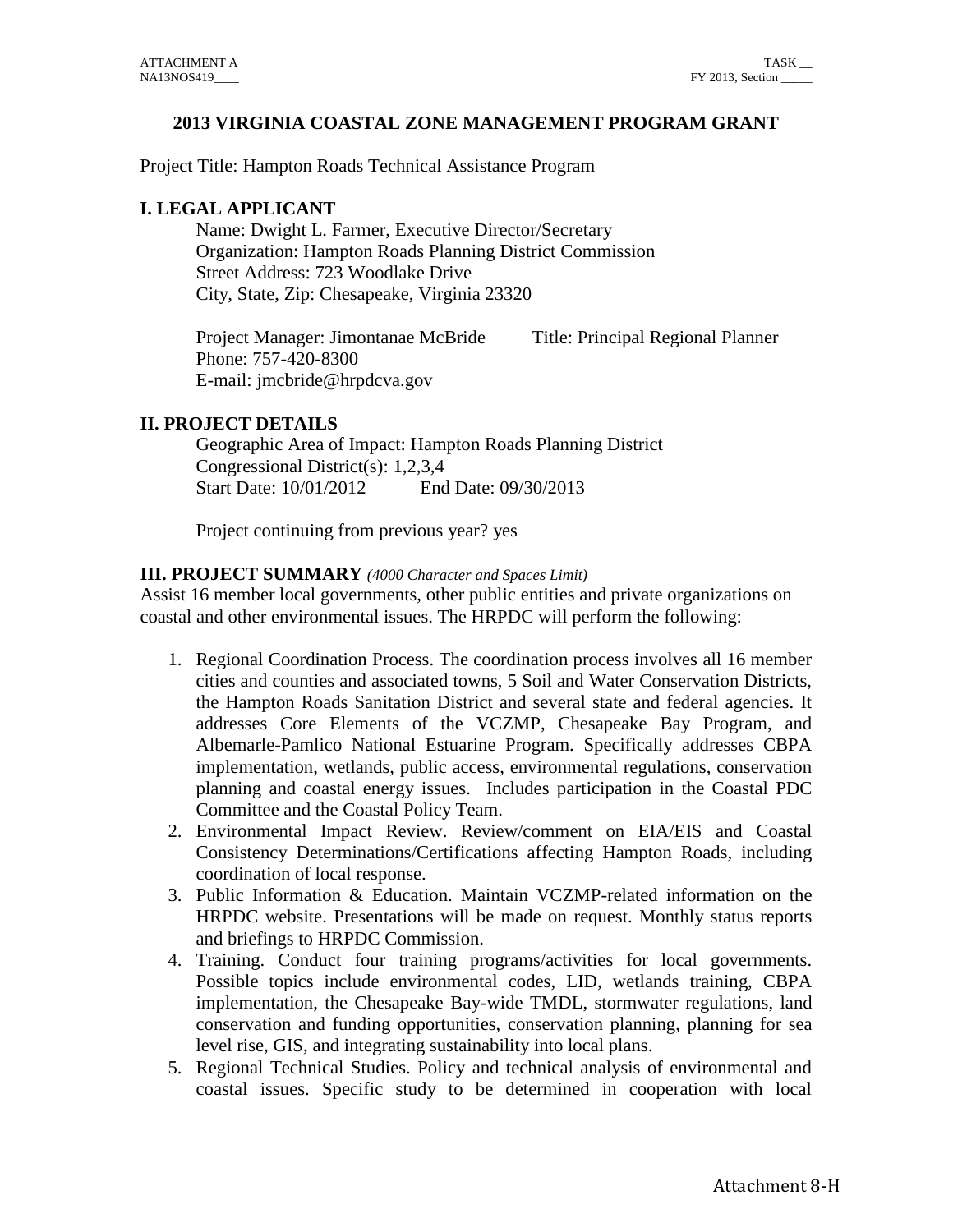governments. Potential topics include sea level rise planning, energy policy and planning, green infrastructure, and the Chesapeake Bay TMDL. Continue coordination with state and other PDCs on coastal initatives.

6. Technical Assistance. Provide updated information and help to localities in comprehensive plan and ordinance updates and on environmental issues.

This project is a continuation of activities undertaken by the HRPDC through the VCZMP over the last twenty years. The Regional Coordination Process is integral to all of the program components, linking them into a comprehensive environmental planning program. Through this process, the HRPDC staff manages local government advisory committees addressing the VCZMP, Chesapeake Bay Program, sea level rise, land use and wetlands issues and coordinates them with local and regional initiatives in water supply, stormwater and wastewater management that are supported directly by the localities. Each of these programs was initially supported by VCZMP seed money. In addition to the programs noted above, it is not known what requests may evolve through the process during the course of the project. They reflect developing local needs and new state and federal initiatives. Through this project, the HRPDC also participates in the Coastal PDC networking process and its involvement in VCZMP and other state and federal environmental initiatives.

To the degree feasible, the HRPDC will document program measures consistent with the NOAA Performance Measurement System. This will include numbers of individuals participating in the various educational components and discussion of local ordinances, plans, policies and acquisitions being considered.

There is often considerable lag time between regional consideration of an issue and local plan adoption. For example, the SWAMP Program provided technical and policy information for local governments, but the local plans and ordinances were adopted some 5-7 years after the initial studies. Also, funding constraints mean many acquisitions are funded by non-CZM programs. Recent local actions have used local or DOD funding to acquire lands identified through the CZM-funded Conservation Corridor Study. However, these items will be reported and linked to the regional studies or committee deliberations.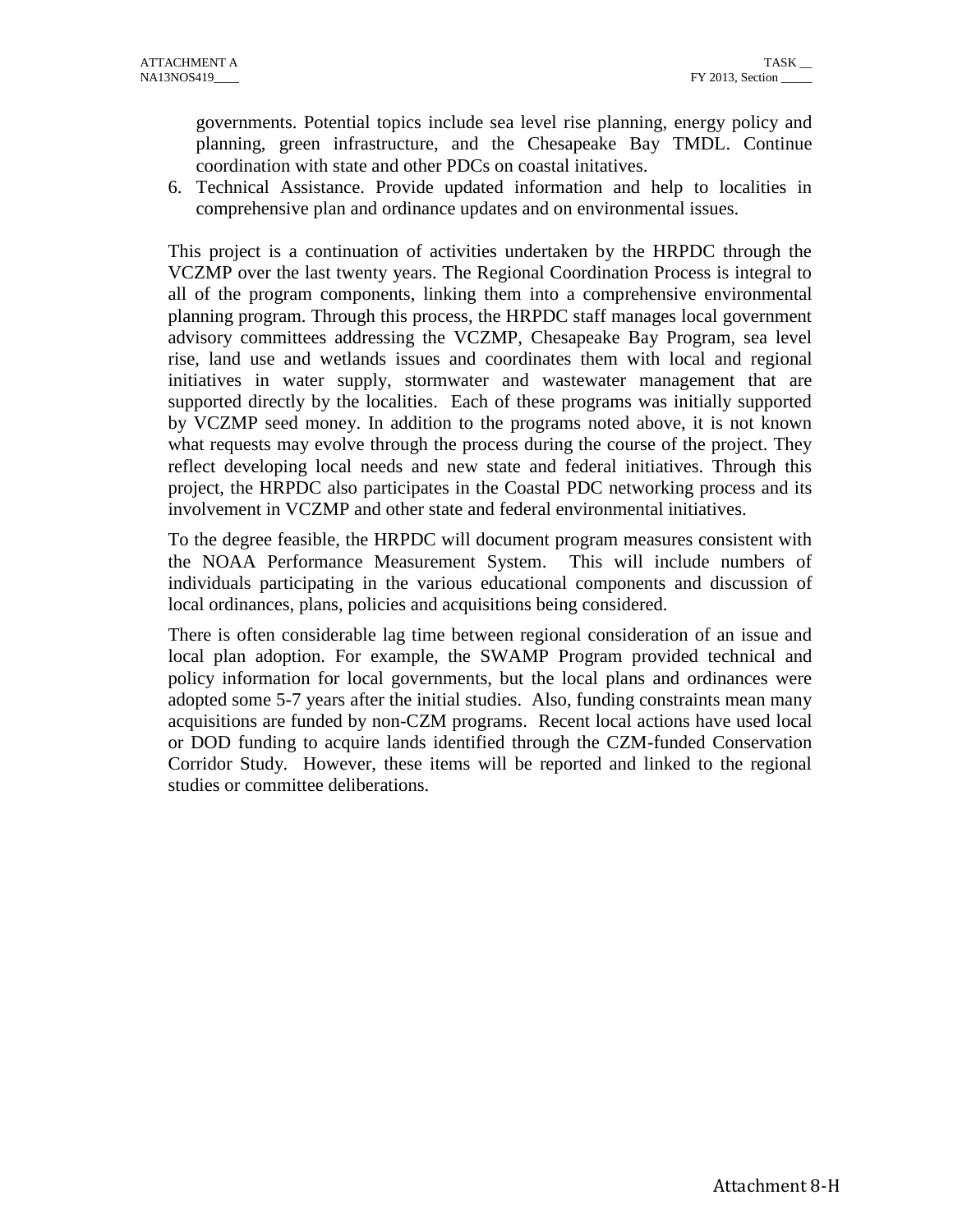# **IV. BUDGET**

*(This table automatically calculates totals. However, be sure to double check all figures before submitting to the Coastal Program. Double click inside the table to enter figures or other information. In the event .doc, or .docx, not an .xls, or .xlsx.)* 

| doc, or .docx, not an .xls, or .xlsx.) |          |              |              | that all budget lines are not visible, double click in the table. Please save entire file as a Word document,                                             |
|----------------------------------------|----------|--------------|--------------|-----------------------------------------------------------------------------------------------------------------------------------------------------------|
|                                        | Federal  | <b>Match</b> | <b>Total</b> | <b>Budget Narrative</b>                                                                                                                                   |
| <b>Personnel</b>                       | \$34,719 | \$34,719     | \$69,438     | <b>Total from Personnel Worksheet</b>                                                                                                                     |
| Fringe                                 | \$8,680  | \$8,680      | \$17,360     | HRPDC fringe rate of 25%                                                                                                                                  |
| <b>Equipment</b>                       |          |              | \$0          |                                                                                                                                                           |
| <b>Travel</b>                          | \$375    | \$375        | \$750        | Trips to Richmond, within region, and<br>within state.                                                                                                    |
| <b>Supplies</b>                        |          |              | \$0          | See Other, none to exceed \$500.                                                                                                                          |
| Contractual                            |          |              | \$0          | None anticipated                                                                                                                                          |
| <b>Construction</b>                    |          |              | \$0          | None                                                                                                                                                      |
| <b>Other</b>                           | 1,036    | 1,036        | \$2,072      | Includes printing, postage, phone, and<br>supplies.                                                                                                       |
| <b>TOTAL</b><br><b>DIRECT</b>          | \$44,810 | \$44,810     | \$89,620     |                                                                                                                                                           |
| <b>INDIRECT</b>                        | \$15,190 | \$15,190     | \$30,380     | Indirect costs are estimated at 35% of<br>direct personnel cost, in accordance with<br>HRPDC Indirect Cost Allocation Plan,<br>which is on file with DEQ. |
| <b>TOTAL</b>                           | \$60,000 | \$60,000     | \$120,000    |                                                                                                                                                           |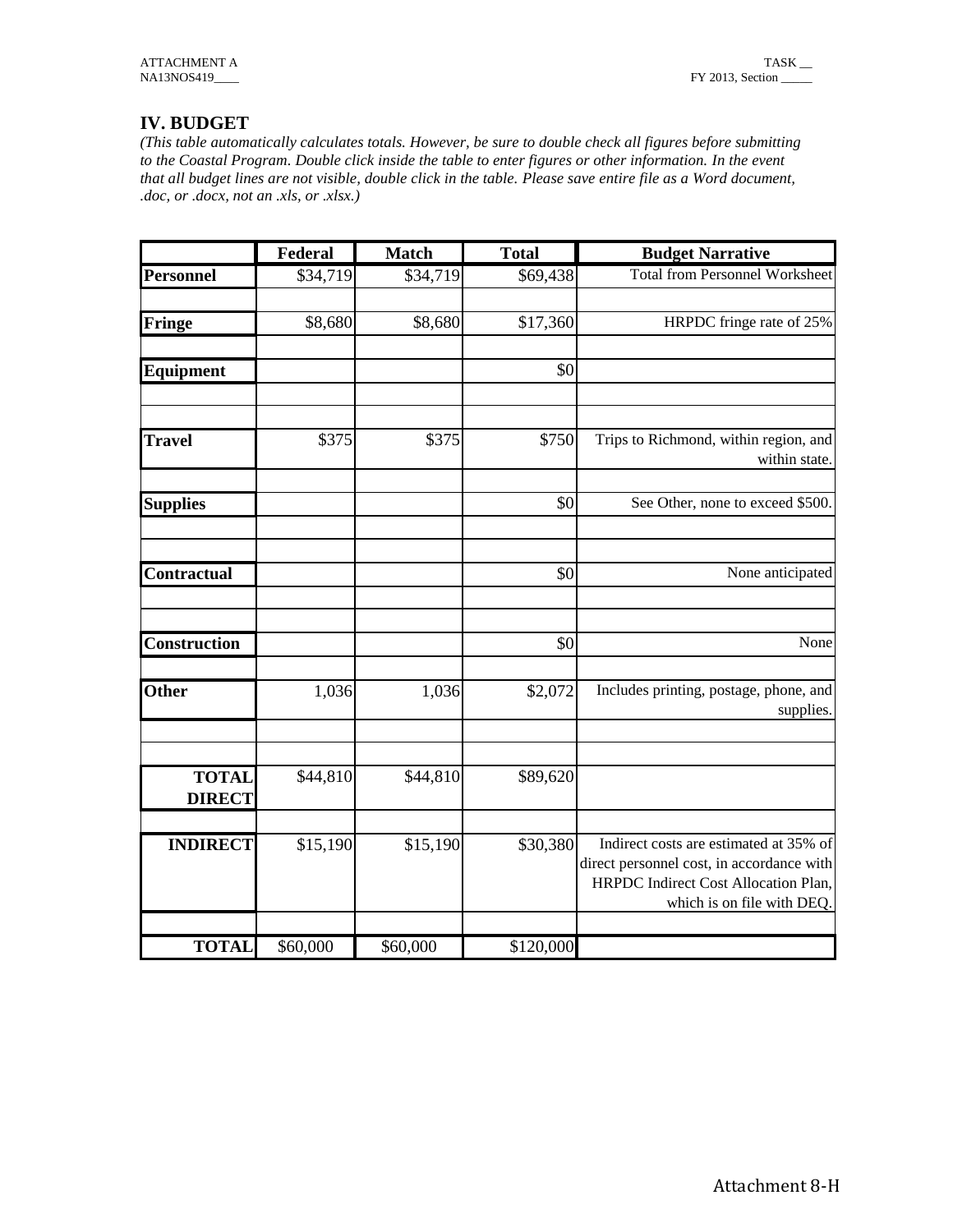| NA13NOS419       |                      |                            |                |              |                                |
|------------------|----------------------|----------------------------|----------------|--------------|--------------------------------|
|                  |                      | <b>Personnel Worksheet</b> |                |              |                                |
| Name & Title     | <b>Annual Salary</b> | <b>Months</b>              | <b>Federal</b> | <b>Match</b> | <b>Total Personnel</b><br>Cost |
| Manager/Director | \$98,000             | 0.65                       |                |              | \$5,308                        |
| Planner          | \$71,500             | 10.2                       |                |              | \$60,775                       |
| Admin. Support   | \$57,500             | 0.7                        |                |              | \$3,354                        |
|                  |                      |                            |                |              | \$0                            |
|                  |                      |                            |                |              | $ 10\rangle$                   |
|                  |                      |                            |                |              | \$0                            |
|                  |                      |                            |                |              | \$0                            |
|                  |                      |                            |                |              | $ 10\rangle$                   |
|                  |                      |                            |                |              | $\sqrt{50}$                    |
| <b>TOTAL</b>     |                      | 11.55                      | \$0            | \$0          | \$69,438                       |

#### **Personnel Worksheet**

The following staff members have been selected to work on this project. This list may change during the duration of the project if warranted.

Jimontanae McBride, Principal Regional Planner Julia Hillegass, Public Information & Community Affairs Administrator Sara Kidd, Senior Regional Planner Katie Cullipher, Senior Environmental Education Planner Benjamin McFarlane, Regional Planner Frances Hughey, Administrative Assistant

# **V. DELIVERABLES/PRODUCTS**

### Product #1

*Title:* Final Report: Hampton Roads TA Program *Percent of total project budget: 15 %*

*Description:* A final report documenting all work conducted through this project will be completed. The report will describe the various projects and activities undertaken and will include representative examples of completed documents such as meeting agendas and summaries, newsletters, comment letters, presentations, position statements, GIS and database products.

*Product Format:* One hard copy and one digital copy in Adobe Acrobat format *Timeframe:* Start: October 1, 2013 End: September 30, 2014

### Product #2

*Title:* EIA/EIS and Coastal Consistency Review *Percent of total project budget: 20 %*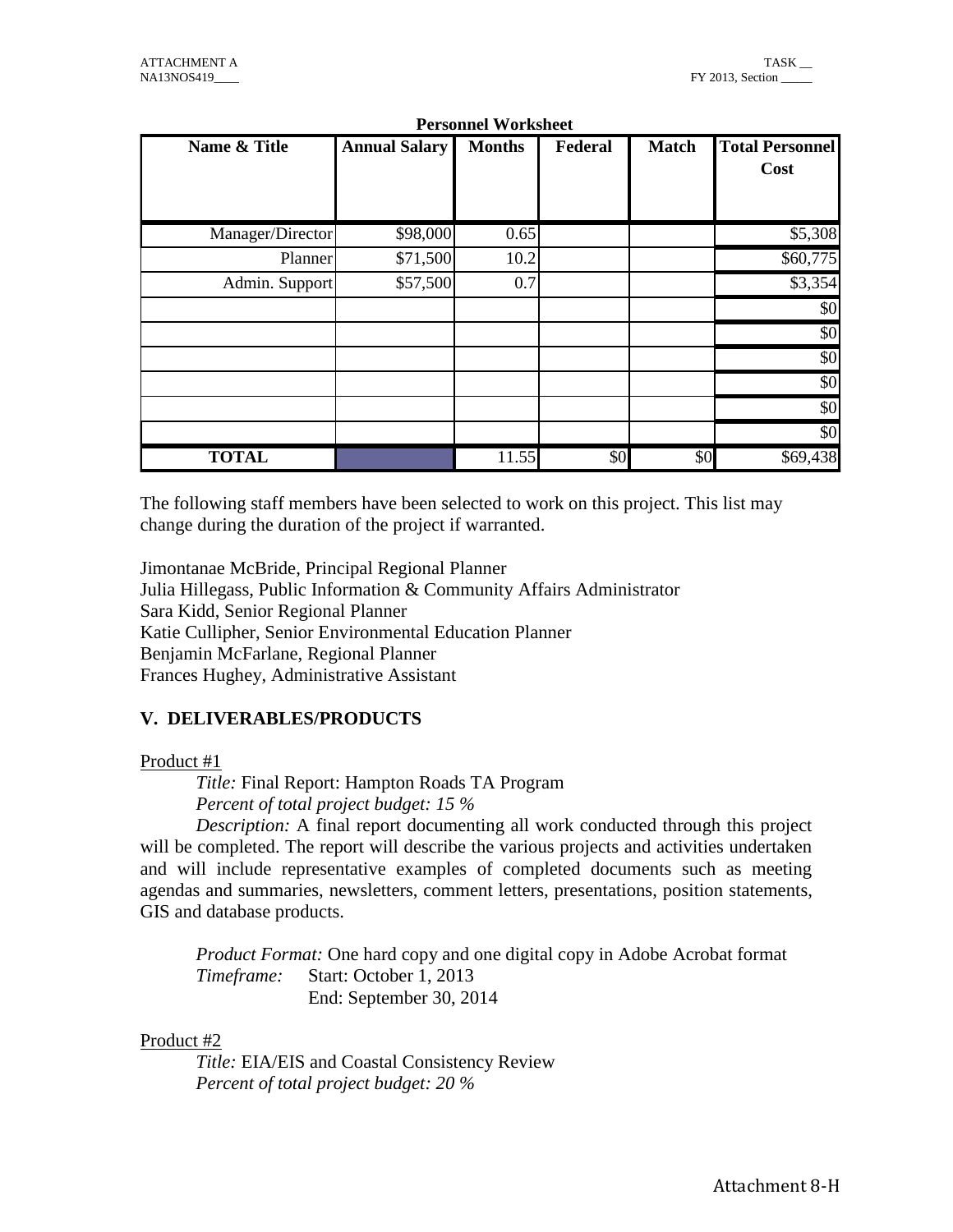*Description:* The HRPDC will review all state and federal environmental and program documents, including permit packages, coastal consistency determinations/certifications, master plans and program initiatives affecting Hampton Roads. This will be coordinated with review by affected localities. Project summaries will be provided to the Commission for consideration. Comment letters will be provided within the review period to DEQ, the affected locality, and, when appropriate, the sponsoring agency. The project review database and sample comment letters will be included in the Final Report. When appropriate, the HRPDC will participate in scoping and other meetings conducted by DEQ or the sponsor. When appropriate, the HRPDC will facilitate project meetings involving the sponsoring entities and reviewing agencies.

*Product Format:* One hard copy and one digital copy in Adobe Acrobat format *Timeframe:* Start: October 1, 2013 End: September 30, 2014

### Product #3

*Title:* Public Information, Education and Training *Percent of total project budget: 20%*

*Description:* The HRPDC will continue to cover environmental issues on the HRPDC website. Monthly status reports will be provided to the HRPDC through the Commission Meeting Agendas. Efforts to enhance the HRPDC web site as an informational medium will continue. The HRPDC staff will brief business, civic, environmental and other professional groups on environmental issues. Four training programs will be developed, sponsored, hosted and/or conducted. Topics will be determined in cooperation with the environmental committees. Potential training topics that have been identified include: environmental codes, LID, wetlands training, CBPA implementation, the Chesapeake Bay-wide TMDL, stormwater regulations, land conservation and funding opportunities, conservation planning, planning for sea level rise, geographic information systems, and integrating sustainability into local plans. Each training activity will be documented by HRPDC staff. Representative samples of education materials and training summaries will be included in the Final Report.

*Product Format:* Educational materials will be provided in hard copy and one digital copy in Adobe Acrobat format.

*Timeframe:* Start: October 1, 2013 End: September 30, 2014

### Product #4

*Title:* Regional Coordination Process *Percent of total project budget: 25 %*

*Description:* The HRPDC will continue to maintain the regional coordination process among the 16 member cities and counties and associated towns, 5 Soil and Water Conservation Districts, Hampton Roads Sanitation District and state and federal agencies. This includes the Hampton Roads Environmental Planning Committee and various project committees. Monthly meetings are arranged, staffed, facilitated and summarized. Policy papers and technical analyses are prepared by the HRPDC staff, based on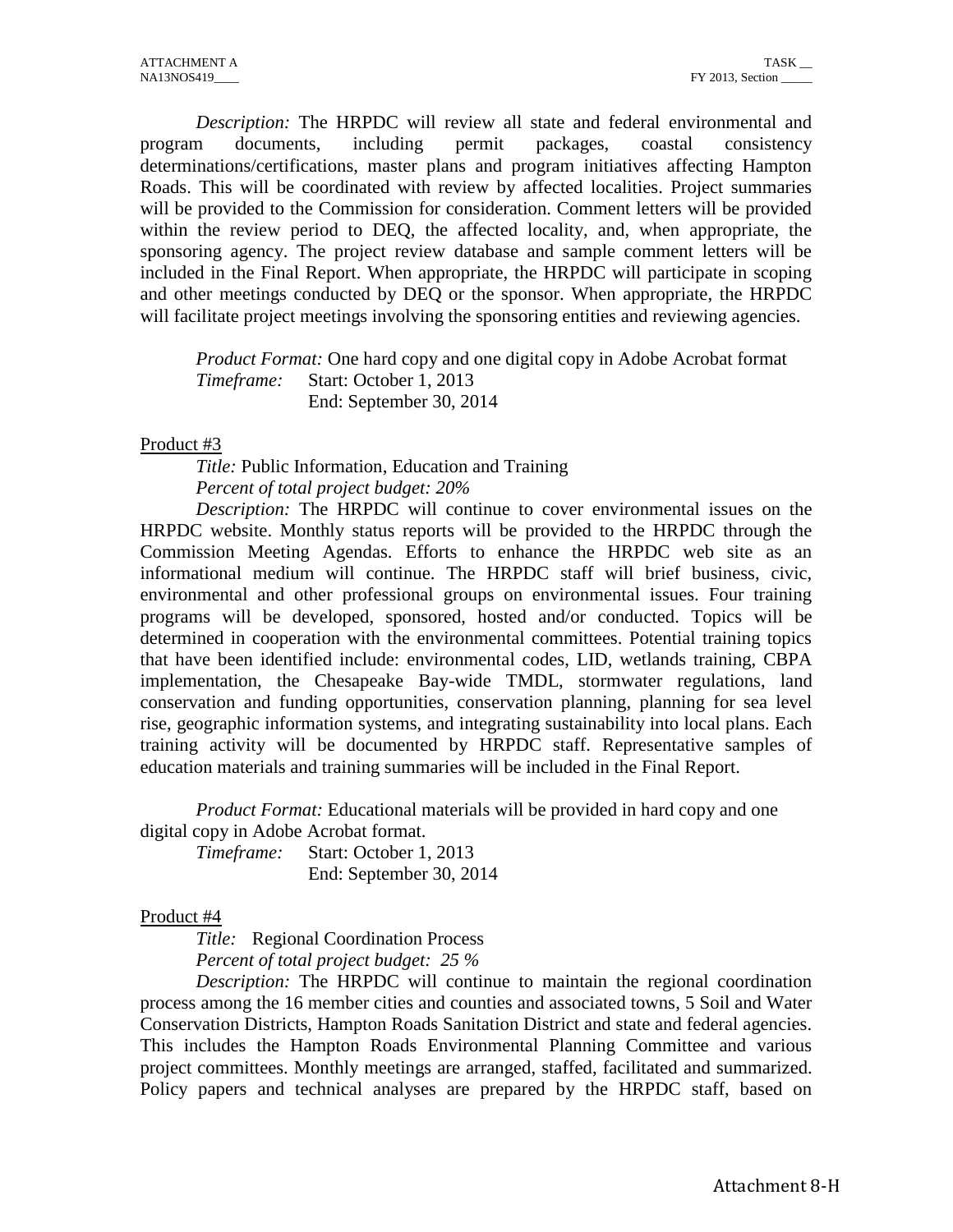Committee recommendations and/or Commission requests. Information is exchanged among the local, state and federal participants, program briefings are provided by and local input is provided to the participating state and federal agencies. Committee members and/or the HRPDC staff represent the region on state and federal agency advisory committees. This linkage ensures that Hampton Roads localities have an opportunity to participate in the state and federal processes, while also being prepared for new initiatives that may develop. This process also generates the ideas for major technical studies, which may or may not be funded through the VCZMP. The monthly meetings also contain a training component with regular briefings on new and emerging issues. Other regional committees address specific issues such as water supply, wastewater, stormwater and environmental education. Through shared membership, joint meetings and HRPDC staff facilitation, regional coordination and information exchange are enhanced. Representative agenda materials, meeting summaries, presentations and position statements will be included in the Final Report.

*Product Format:* One hard copy and one digital copy in Adobe Acrobat format. *Timeframe:* Start: October 1, 2013 End: September 30, 2014

Product #5

*Title:* Regional Technical Studies *Percent of total project budget: 20 %*

*Description:* Through its Technical Assistance Program, the HRPDC staff is regularly requested by the Commission, Advisory Committees and others to analyze identified environmental issues and opportunities as well as new state and federal regulations, initiatives and legislation. These analyses are presented to these groups as the basis for formal policy positions. The specific topics to be addressed are generally not known in advance of the request. To date, potential areas for study that have been identified by the staff and Committees include sea level rise planning, energy policy and planning, green infrastructure network planning and prioritization, and the Chesapeake Bay TMDL. Copies of technical analyses, associated presentations and recommendations will be included in the Final Report.

*Product Format:* One hard copy and one digital copy in Adobe Acrobat format. *Timeframe:* Start: October 1, 2013 End: September 30, 2014

# **VI. PROJECT TIMELINE.**

In the following project timeline, activities with specific dates that are established in the HRPDC process are shown. Certain activities, e.g. review of a new regulation or legislative proposal or response to a technical assistance request, evolve during the course of the project and are not shown on the timeline. Others, e.g. review of EIA/Federal Consistency documents, are undated, because they are ongoing. Those activities are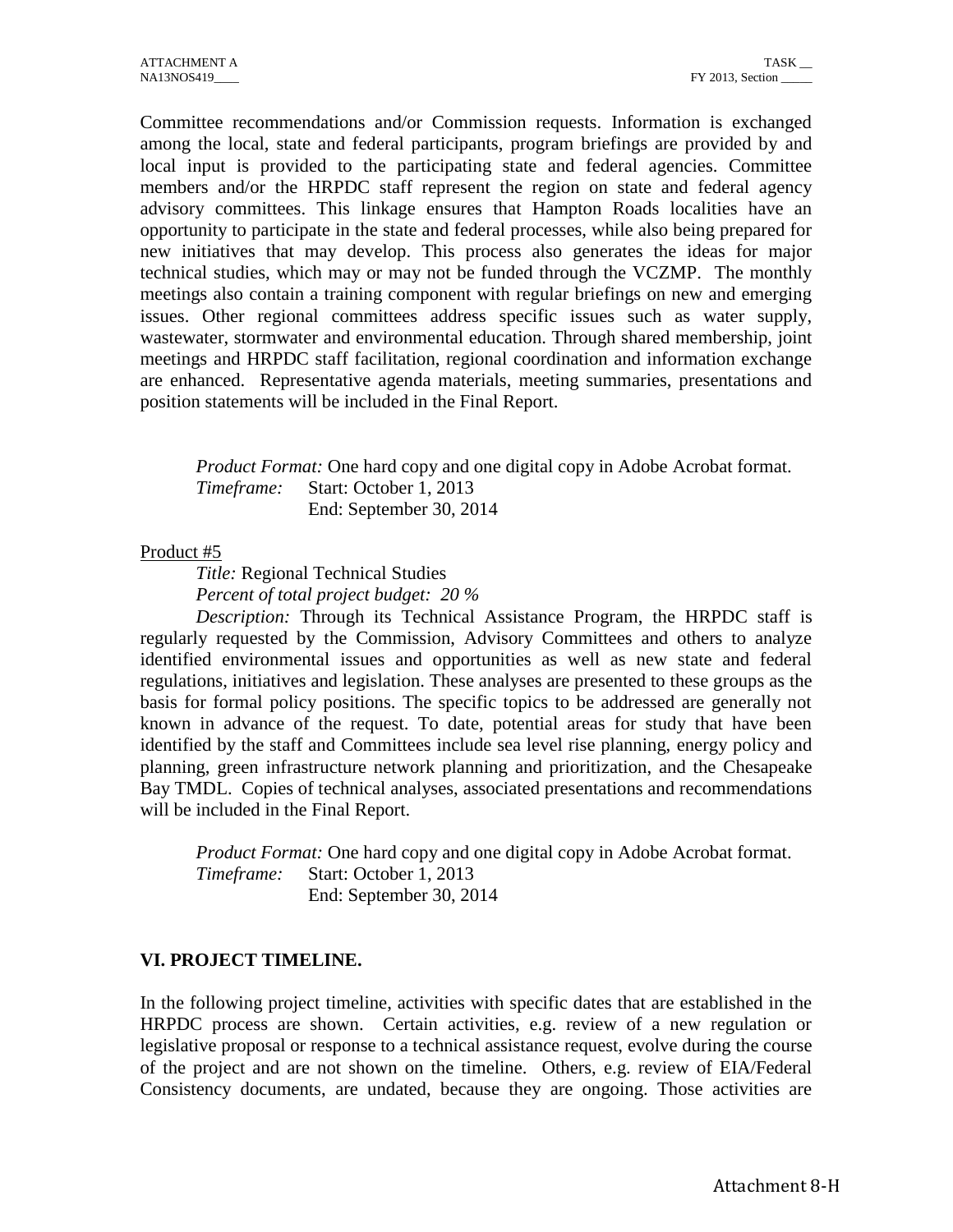driven by the regional committees and/or the HRPDC Commission itself or respond to the state and federal process and are outside the control of the HRPDC staff.

Percentage ranges of level of effort have been assigned generally to the five products. However, given the responsive nature of the HRPDC process, these are seen as guidance and not a firm allocation. Assigning a specific percentage level of effort is impossible. The HRPDC staff is committed to activities based on the need to respond to the local governments, regional committees, Commission and state. As indicated in previous correspondence between HRPDC and DEQ, the HRPDC grant is not a line-item budget. The technical products, resulting from this project and all other HRPDC activities, are approved by the Commission, based on Committee recommendations. The Commission's expectation is that the staff will commit the level of effort necessary to accomplish the task. Over the years, the HRPDC has committed considerable HRPDC over-match to this program, when that level of effort is necessary to respond to the issues and requests.

| Date     |                 | <b>Benchmark</b>                      | Product#       |
|----------|-----------------|---------------------------------------|----------------|
| October  | 3               | Joint Environmental Committee Meeting | $\overline{4}$ |
| 2013     | 17              | Commission Agenda and Briefing        | 3              |
|          |                 | <b>Environmental Impact Review</b>    | $\overline{2}$ |
|          |                 |                                       |                |
| November | $7\overline{ }$ | Joint Environmental Committee Meeting | 4              |
| 2013     | 21              | Commission Agenda and Briefing        | 3              |
|          |                 | <b>Environmental Impact Review</b>    | $\overline{2}$ |
| December | 5 <sup>5</sup>  | Joint Environmental Committee Meeting | 4              |
| 2013     | 19              | Commission Agenda and Briefing        | $\mathfrak{Z}$ |
|          |                 | <b>Environmental Impact Review</b>    | $\overline{2}$ |
|          |                 |                                       |                |
| January  | $\overline{2}$  | Joint Environmental Committee Meeting | 4              |
| 2014     | 16              | Commission Agenda and Briefing        | $\mathfrak{Z}$ |
|          |                 | <b>Environmental Impact Review</b>    | $\overline{2}$ |
|          |                 |                                       |                |
| February | 6               | Joint Environmental Committee Meeting | 4<br>3         |
| 2014     | 20              | Commission Agenda and Briefing        |                |
|          |                 | <b>Environmental Impact Review</b>    | $\overline{2}$ |
| March    | 6               | Joint Environmental Committee Meeting | 4              |
| 2014     | 20              | Commission Agenda and Briefing        | $\mathfrak{Z}$ |
|          |                 | <b>Environmental Impact Review</b>    | $\overline{2}$ |
|          |                 |                                       |                |
| April    | 3               | Joint Environmental Committee Meeting | 4              |
| 2014     | 17              | Commission Agenda and Briefing        | $\mathfrak{Z}$ |
|          |                 | <b>Environmental Impact Review</b>    | $\overline{2}$ |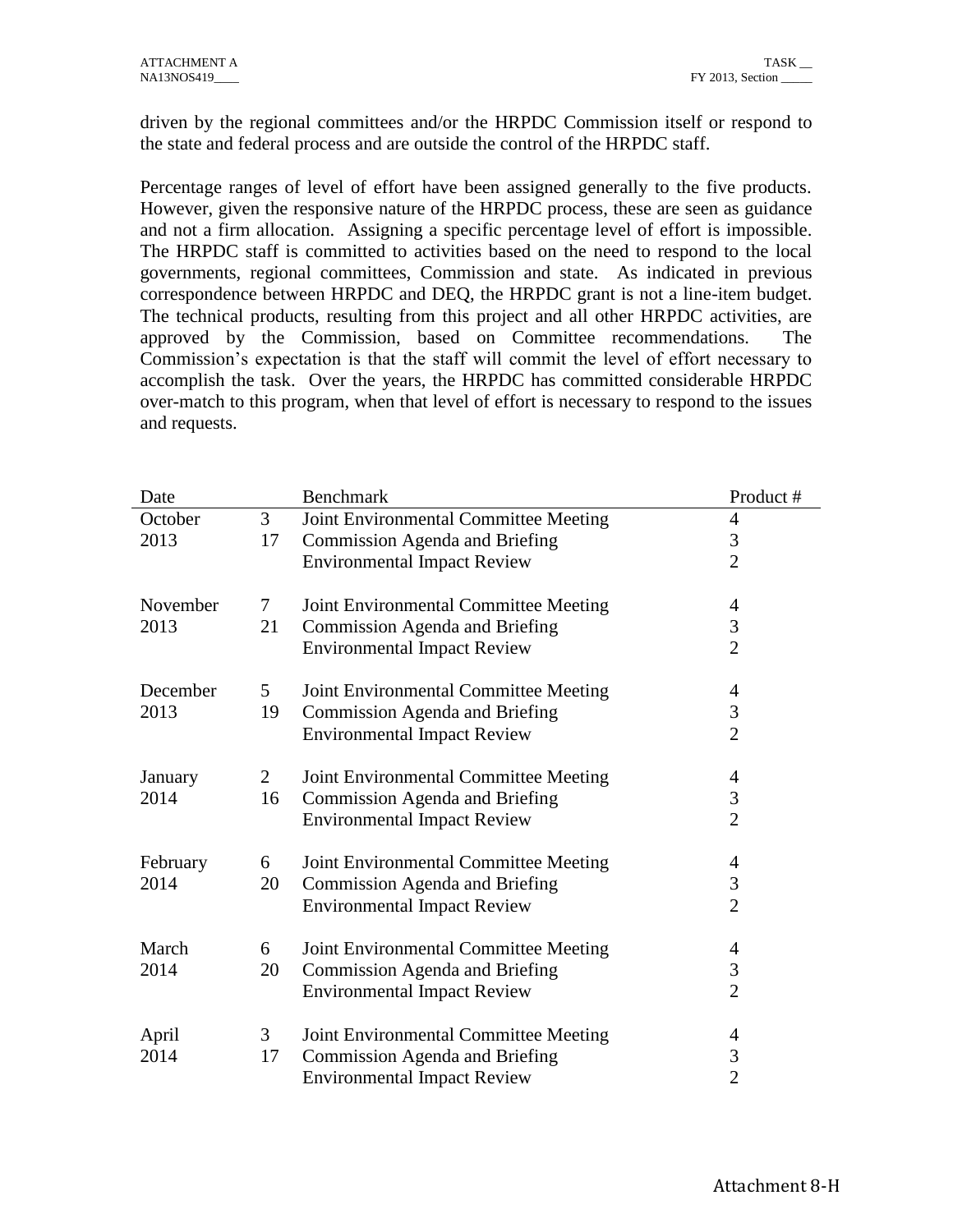| Date      |                 | <b>Benchmark</b>                      | Product#       |
|-----------|-----------------|---------------------------------------|----------------|
| May       | $\mathbf{1}$    | Joint Environmental Committee Meeting | 4              |
| 2014      | 15              | Commission Agenda and Briefing        | 3              |
|           |                 | <b>Environmental Impact Review</b>    | $\overline{2}$ |
| June      | 5               | Joint Environmental Committee Meeting | 4              |
| 2014      | 19              | Commission Agenda and Briefing        | 3              |
|           |                 | <b>Environmental Impact Review</b>    | $\overline{2}$ |
| July      | 3               | Joint Environmental Committee Meeting | 4              |
| 2014      | 17              | Commission Agenda and Briefing        | 3              |
|           |                 | <b>Environmental Impact Review</b>    | $\overline{2}$ |
| August    | $7\phantom{.0}$ | Joint Environmental Committee Meeting | 4              |
| 2014      | 21              | Commission Agenda and Briefing        | 3              |
|           |                 | <b>Environmental Impact Review</b>    | $\overline{2}$ |
| September | 4               | Joint Environmental Committee Meeting | 4              |
| 2014      | 18              | Commission Agenda and Briefing        | 3              |
|           |                 | <b>Environmental Impact Review</b>    | $\overline{2}$ |

# **VII. EXTENDED PROJECT DESCRIPTION –** *Optional*

*(2000 character limit)*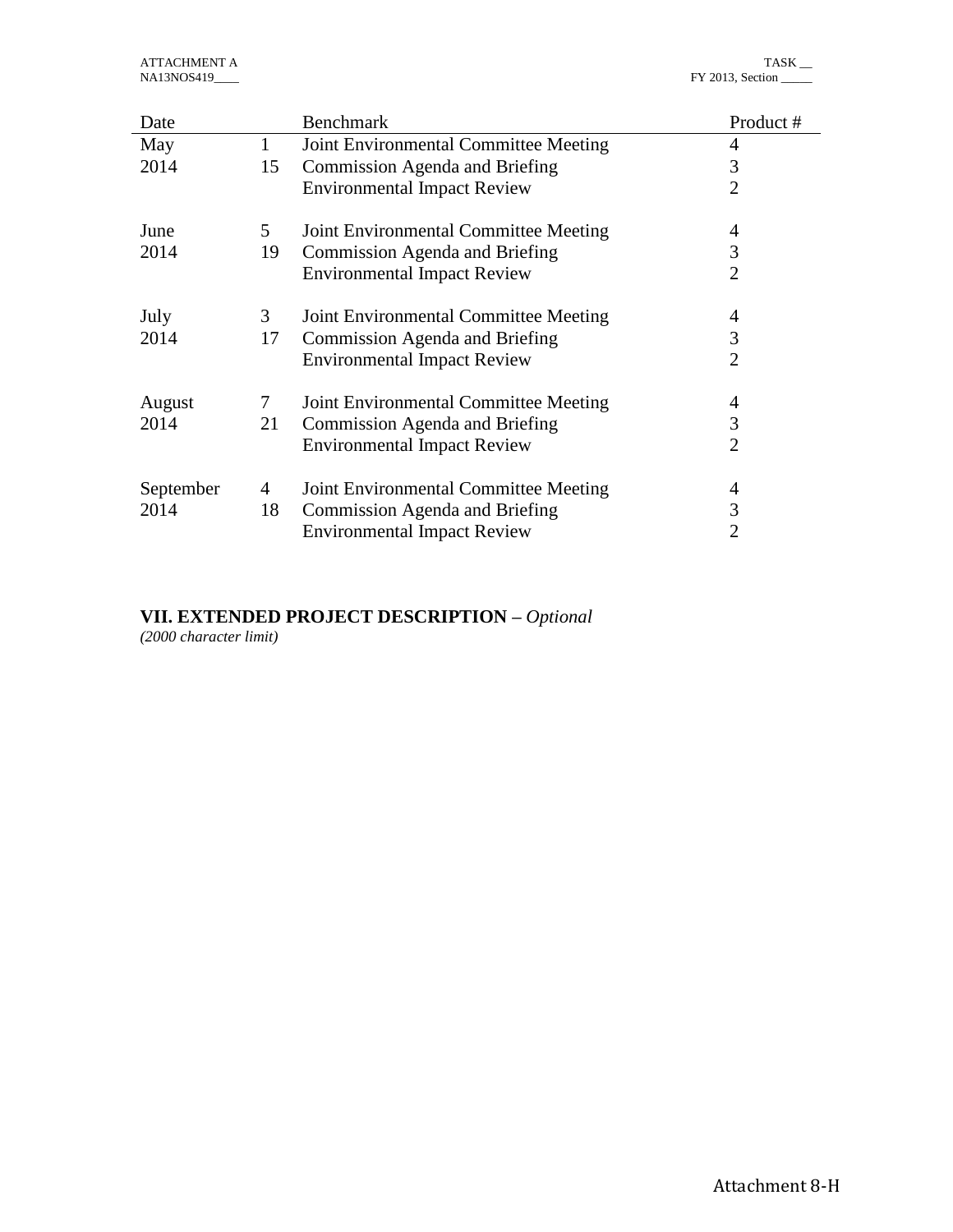# **Sub-Contractual Budget**

# **Description of Work performed under subcontract:**

*(This table automatically calculates totals. However, be sure to double check all figures before submitting to the Coastal Program. Double click inside the table to enter figures or other information. In the event that all budget lines are not visible, double click in the table. Please save entire file as a Word document, .doc, or .docx, not an .xls, or .xlsx.)*  Frame Double click inside the table to enter figures or other information. In the every the not visible, double click in the table. Please save entire file as a Word docum state, or state,  $\frac{1}{s}$  **Federal** Match **Total** 

|                               | Federal     | <b>Match</b>    | <b>Total</b> | <b>Budget Narrative</b> |
|-------------------------------|-------------|-----------------|--------------|-------------------------|
| <b>Personnel</b>              |             |                 | \$0          |                         |
| Fringe                        |             |                 | \$0          |                         |
| Equipment                     |             |                 | \$0          |                         |
| <b>Travel</b>                 |             |                 | \$0          |                         |
| <b>Supplies</b>               |             |                 | \$0          |                         |
| Contractual                   |             |                 | \$0          |                         |
| <b>Construction</b>           |             |                 | \$0          |                         |
| <b>Other</b>                  |             |                 | \$0          |                         |
| <b>TOTAL</b><br><b>DIRECT</b> | $\$0$       | $\$0$           | $\$0$        |                         |
| <b>INDIRECT</b>               |             |                 |              |                         |
| <b>TOTAL</b>                  | $\sqrt{$0}$ | $\overline{50}$ | \$0          |                         |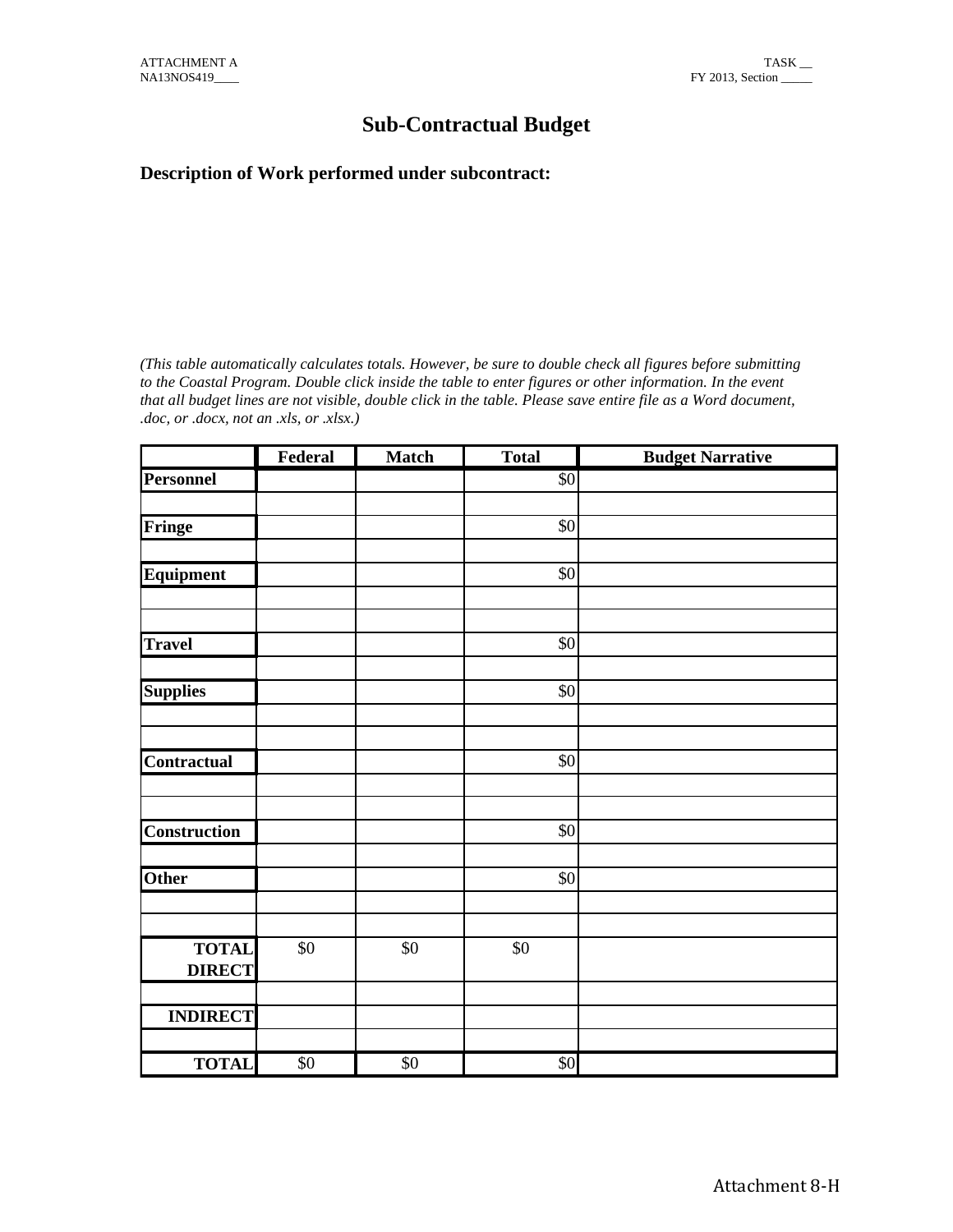| NA13NOS419   |                                            |                |         |              | $\cdots$<br>FY 2013, Section _____ |
|--------------|--------------------------------------------|----------------|---------|--------------|------------------------------------|
|              | <b>Sub-Contractual Personnel Worksheet</b> |                |         |              |                                    |
| Name & Title | <b>Annual Salary</b>                       | <b>Months</b>  | Federal | <b>Match</b> | <b>Total Personnel</b><br>Cost     |
|              |                                            |                |         |              | \$0                                |
|              |                                            |                |         |              | \$0                                |
|              |                                            |                |         |              | \$0                                |
|              |                                            |                |         |              | \$0                                |
|              |                                            |                |         |              | \$0                                |
|              |                                            |                |         |              | \$0                                |
|              |                                            |                |         |              | $\sqrt{6}$                         |
|              |                                            |                |         |              | \$0                                |
|              |                                            |                |         |              | \$0                                |
| <b>TOTAL</b> |                                            | $\overline{0}$ | \$0     | \$0          | \$0                                |

# **Sub-Contractual Personnel Worksheet**

**Data Sharing Plan**